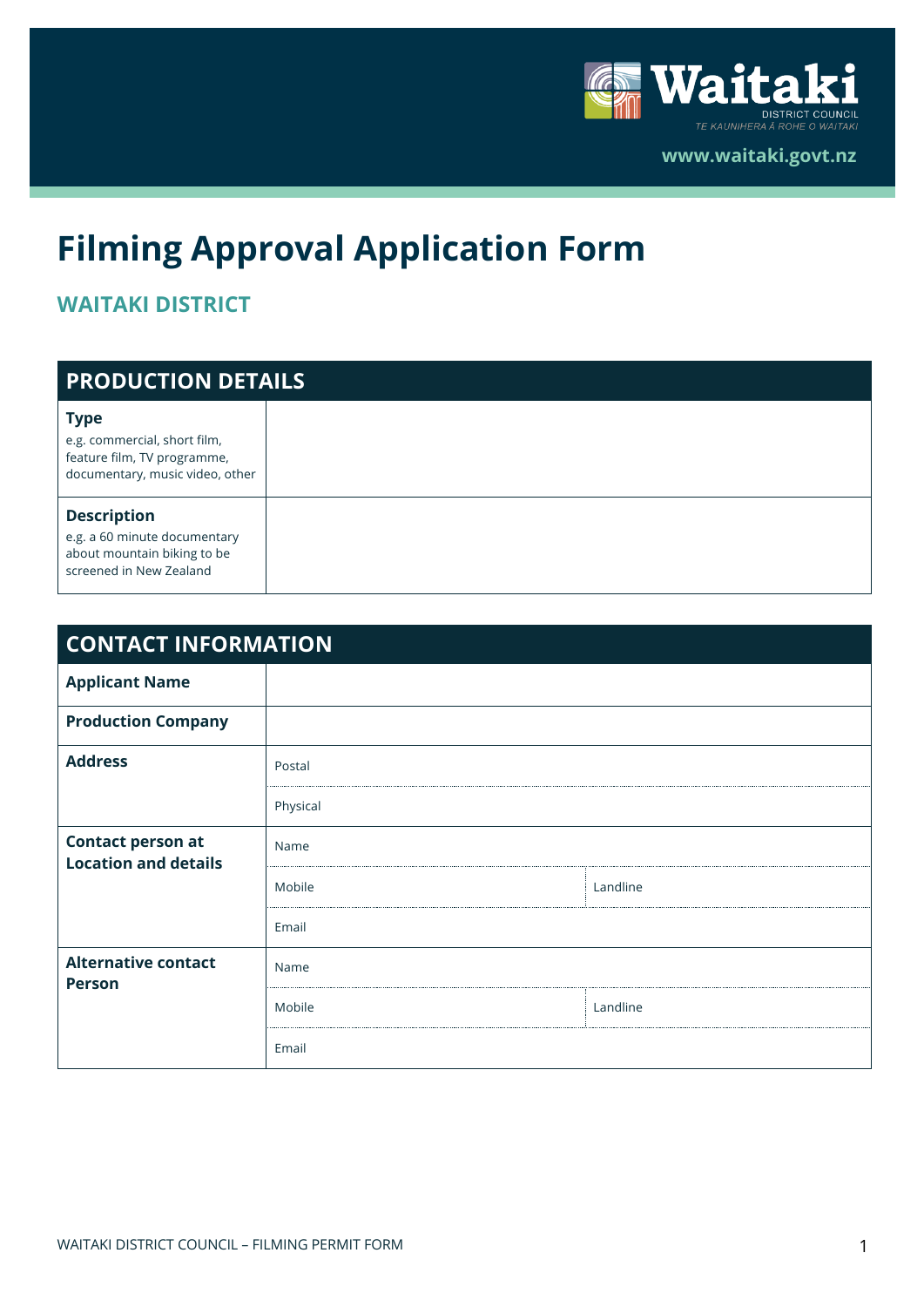### **LOCATION DETAILS**

| <b>Location</b><br>Provide street address/s.                                                                                               |                                                                                          |
|--------------------------------------------------------------------------------------------------------------------------------------------|------------------------------------------------------------------------------------------|
| Attach a site map.<br>site map must identify shoot<br>area, camera/                                                                        |                                                                                          |
| lighting set up, parking etc.                                                                                                              |                                                                                          |
| <b>Action being filmed</b><br>e.g. actor walking down street,<br>talking on cell phone, etc.                                               |                                                                                          |
| <b>Number of persons on</b><br><b>location</b><br>Must include all persons on<br>location (e.g. crew, cast, extras,<br>client and agency). |                                                                                          |
| <b>Shoot start date</b>                                                                                                                    |                                                                                          |
| <b>Shoot finish date</b>                                                                                                                   |                                                                                          |
| <b>Weather cover dates</b>                                                                                                                 |                                                                                          |
| <b>Arrival time at location</b>                                                                                                            |                                                                                          |
| <b>Filming start time</b>                                                                                                                  |                                                                                          |
| <b>Total number of days</b><br>permit is valid for                                                                                         |                                                                                          |
| <b>Access requirements</b><br>e.g. whether an Council gates or<br>other structures need to be<br>opened.                                   |                                                                                          |
| Use of public facilities<br>e.g. whether any public toilets or<br>other public facilities need to be<br>used.                              |                                                                                          |
| <b>Parking requirements</b><br>Provide map with parking<br>arrangements for all vehicles<br>on location.                                   | Number and type of<br>vehicles and parking<br>arrangements:                              |
| <b>Details of equipment</b><br>If none put N/A                                                                                             | Proposed equipment<br>and machinery (e.g.<br>lighting, generators,<br>camera track etc.) |
|                                                                                                                                            | Significant props<br>and/or set dressing<br>(e.g. animals, signage,<br>plants)           |
|                                                                                                                                            | Special effects (fire,<br>smoke, rain. Wind,<br>guns, explosions)                        |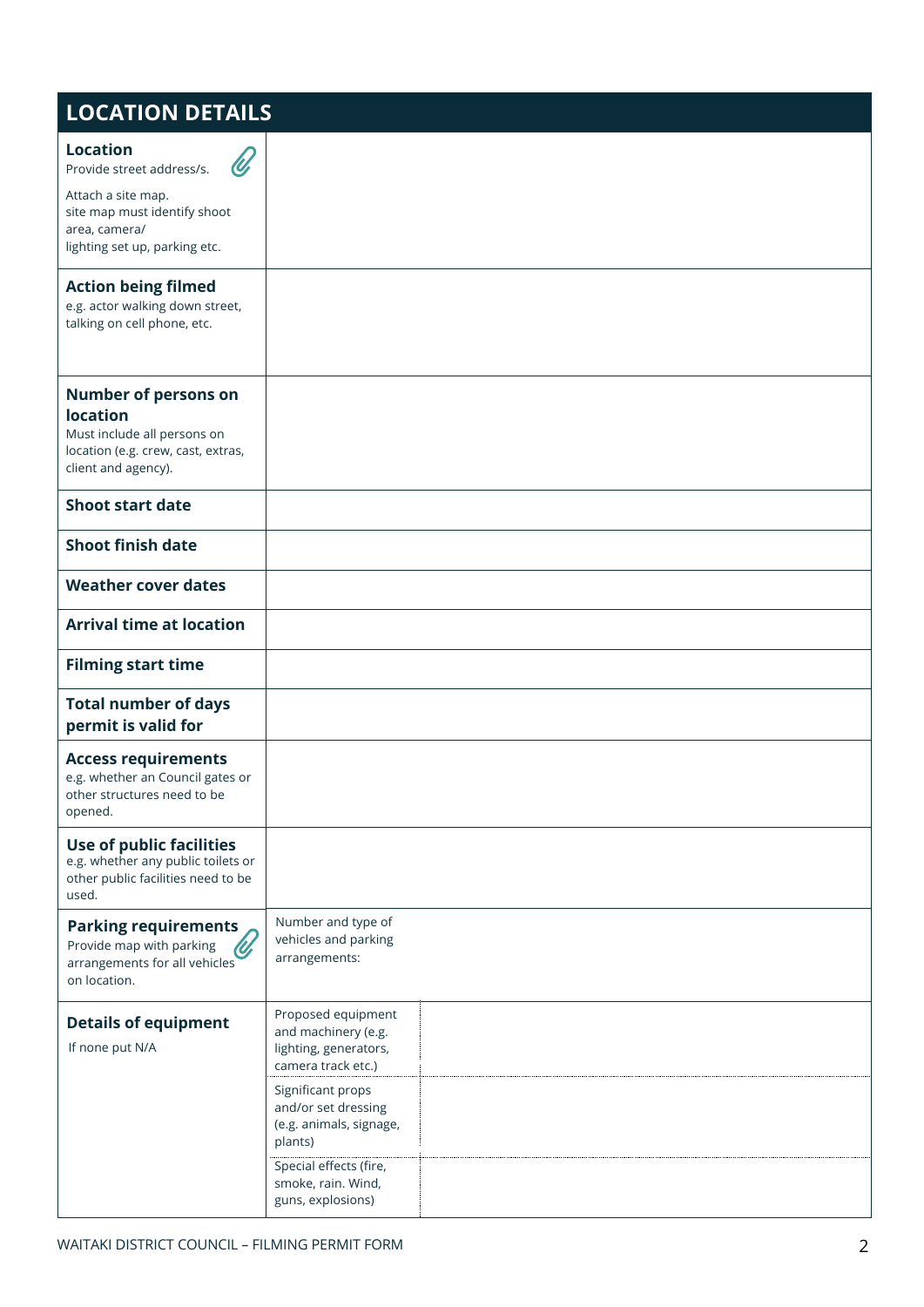| <b>Drones</b><br>Provide details of any<br>filming from a drone by<br>filling out an Application for<br>Unmanned Aerial Vehicle<br>(Drone) Consent:<br>www.waitaki.govt.nz/drone-<br>consent-form                                             | Will you be flying drones?<br><b>Yes</b><br><b>No</b>                                                                                                                                                                                                                                                                   |
|-----------------------------------------------------------------------------------------------------------------------------------------------------------------------------------------------------------------------------------------------|-------------------------------------------------------------------------------------------------------------------------------------------------------------------------------------------------------------------------------------------------------------------------------------------------------------------------|
| <b>Traffic</b><br>$\mathscr{U}$<br><b>Management</b><br>If filming is likely to affect the<br>normal operating conditions of<br>the road/footpath traffic<br>management plan (TMP) must<br>be submitted for approval prior<br>to the filming. | Traffic Management Plan attached<br><b>Yes</b><br><b>No</b><br>N/A<br>Name of<br>roads/sections of road<br>affected                                                                                                                                                                                                     |
| <b>Road Closures</b><br>U,<br>If yes please complete<br>an application for Road<br>Closure:<br>www.waitaki.govt.nz/road-<br>closure-for-events-application-<br><u>form</u>                                                                    | Is a Road Closure required?<br>Note: If a full road closure is necessary, up to 55 days prior notification will be required. This is pursuant to<br>the Transport (Vehicular Traffic Road Closure) Regulations 1965, Section 342 and Schedule 10 of the Local<br>Government Act 1974.<br><b>Yes</b><br><b>No</b><br>N/A |
| Parks, Reserve or<br>U,<br><b>Harbour Area</b><br><b>Booking</b><br>If yes please complete a Parks<br>booking Form:<br>www.waitaki.govt.nz/parks-<br>reserves-playground-booking-<br>form                                                     | Is a parks/reserves booking required?<br><b>Yes</b><br>No<br>N/A                                                                                                                                                                                                                                                        |
| <b>Planning</b><br>If yes, an application<br>must be submitted prior<br>to this permit being issued:<br>www.waitaki.govt.nz/land-use-<br>resource-consent-application-<br>form                                                                | Is a Landuse Resource Consent (LRC) required?<br>Note: Filming activity is a permitted activity in Business Zone 1,2,3,7 and Township Zone.<br><b>Yes</b><br><b>No</b><br>N/A<br>Please supply further details of activity:                                                                                             |
| <b>Building Consent</b><br>U,<br>If yes, please complete<br>a Building Consent<br>Application Form. (Applicant is to<br>produce evidence of a Building<br>Consent if required).<br>www.waitaki.govt.nz/building-<br>application-forms         | Is a Building Consent required?<br>A Building consent will be required for a marquee over 100m <sup>2</sup> or for a structure that will be standing for<br>over 30 days. May also be required for other temporary structures.<br><b>Yes</b><br><b>No</b>                                                               |
| <b>Water</b>                                                                                                                                                                                                                                  | Is a water supply required?                                                                                                                                                                                                                                                                                             |
|                                                                                                                                                                                                                                               | <b>Yes</b><br><b>No</b><br>N/A                                                                                                                                                                                                                                                                                          |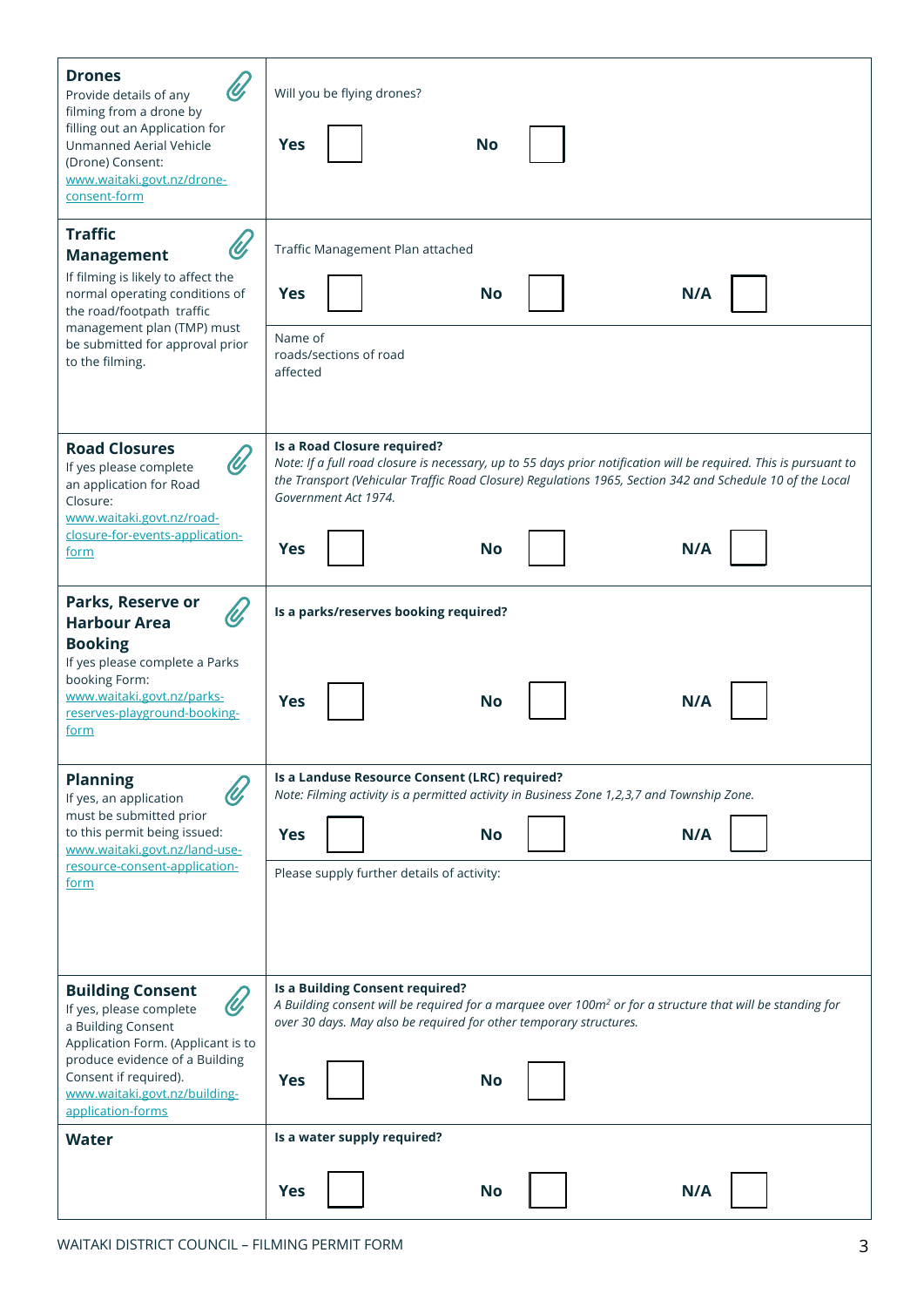| <b>Oamaru Victorian</b><br><b>Precinct</b><br>If yes, please advise the Oamaru<br>Whitestone Civic Trust (OWCT) of<br>your proposal. Contact the<br>OWCT on:<br>03 434 5385 or email<br>admin@victorian oamaru.co.nz | Will filming take place within the precinct?<br>Notification to the Oamaru Whitestone Civic Trust is required for filming within Oamaru's Victorian Precinct.<br>Yes<br><b>No</b><br>N/A |
|----------------------------------------------------------------------------------------------------------------------------------------------------------------------------------------------------------------------|------------------------------------------------------------------------------------------------------------------------------------------------------------------------------------------|
| Sound                                                                                                                                                                                                                | Provide details of any amplified sound or loud noises:                                                                                                                                   |
| <b>Security</b>                                                                                                                                                                                                      | Provide details of any proposed security measures:                                                                                                                                       |

| <b>Clean up</b>                                                                                         | The organiser is responsible for the cleaning up of the venue. Please detail your arrangements:                                                    |
|---------------------------------------------------------------------------------------------------------|----------------------------------------------------------------------------------------------------------------------------------------------------|
| <b>Health &amp; Safety</b><br>$\mathscr{C}$<br>Plan<br>Attach a copy of your Health and<br>Safety Plan  | Please detail your arrangements (see Notes below) or attach a copy:                                                                                |
| <b>Public Liability</b><br>$\mathscr{U}$<br><b>Insurance</b><br>Proof of your insurance is<br>required. | Is a copy of your Public Liability Insurance attached?<br><b>Yes</b><br>N/A<br><b>No</b><br>Company<br>Amount \$<br><b>Expiry Date</b><br>Comments |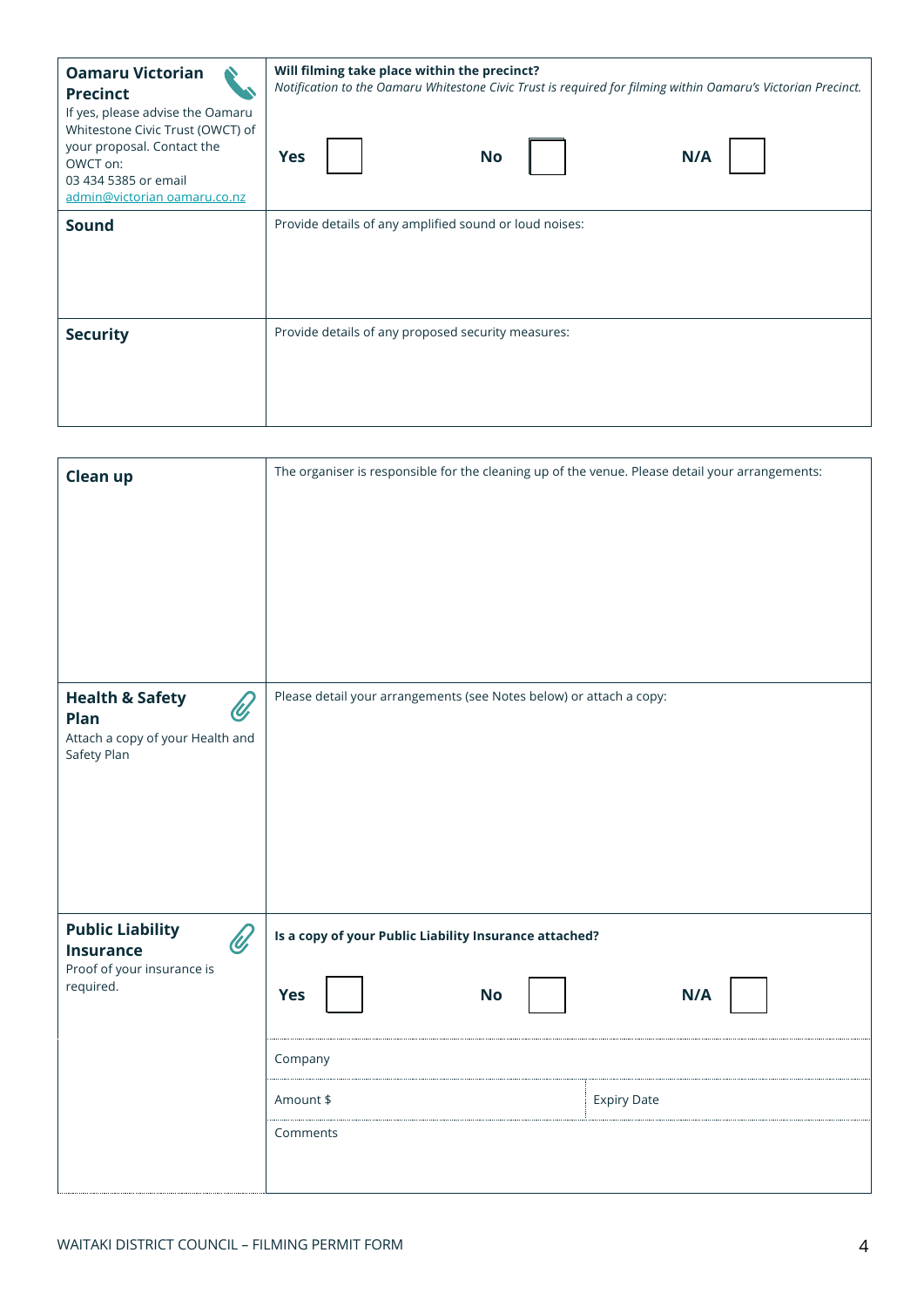### **Notes:**

The organiser is responsible for obtaining all appropriate licences before approval for your production can be given. For licences for marquees, stages, scaffolding, temporary structures, dangerous goods, food vendors, amusement devices, signage, fireworks, and other activities requiring a licence, contact the Waitaki District Council Regulatory Unit, phone 03 433 0300.

#### **Health & Safety Plan**

Please ensure that all participants are made aware of their responsibilities under the Health and Safety in Employment Act 1992 and that a Health and Safety Management Plan be produced specific to this production.

#### **Privacy Act 1993**

The information collected will be used to ensure the effective processing of your application. It may, therefore, be distributed to other Waitaki District Council departments, external agencies and for public notification as required.

#### **Hazard**

Hazards may be present or may arise as a result of your own activities. If any hazards are identified please take all practical steps to eliminate, isolate or minimise these hazards.

Note that there may be members of the public present. Be aware your activities may be creating a hazard. Public safety must not be compromised by your filming activity

| <b>Economic Impact</b><br>(Optional - Economic information will be aggregated and anonymised) |
|-----------------------------------------------------------------------------------------------|
| How many days work will be provided to people from outside Waitaki?                           |
| How many days work will be provided to local people?                                          |
| How many accommodation nights will be booked for this production?                             |
| <b>Estimate of total project budget</b>                                                       |
| <b>Estimate of spend on local people costs</b>                                                |
| <b>Estimate of spend on accommodation</b>                                                     |
| Estimate of local spend on other than people and accommodation                                |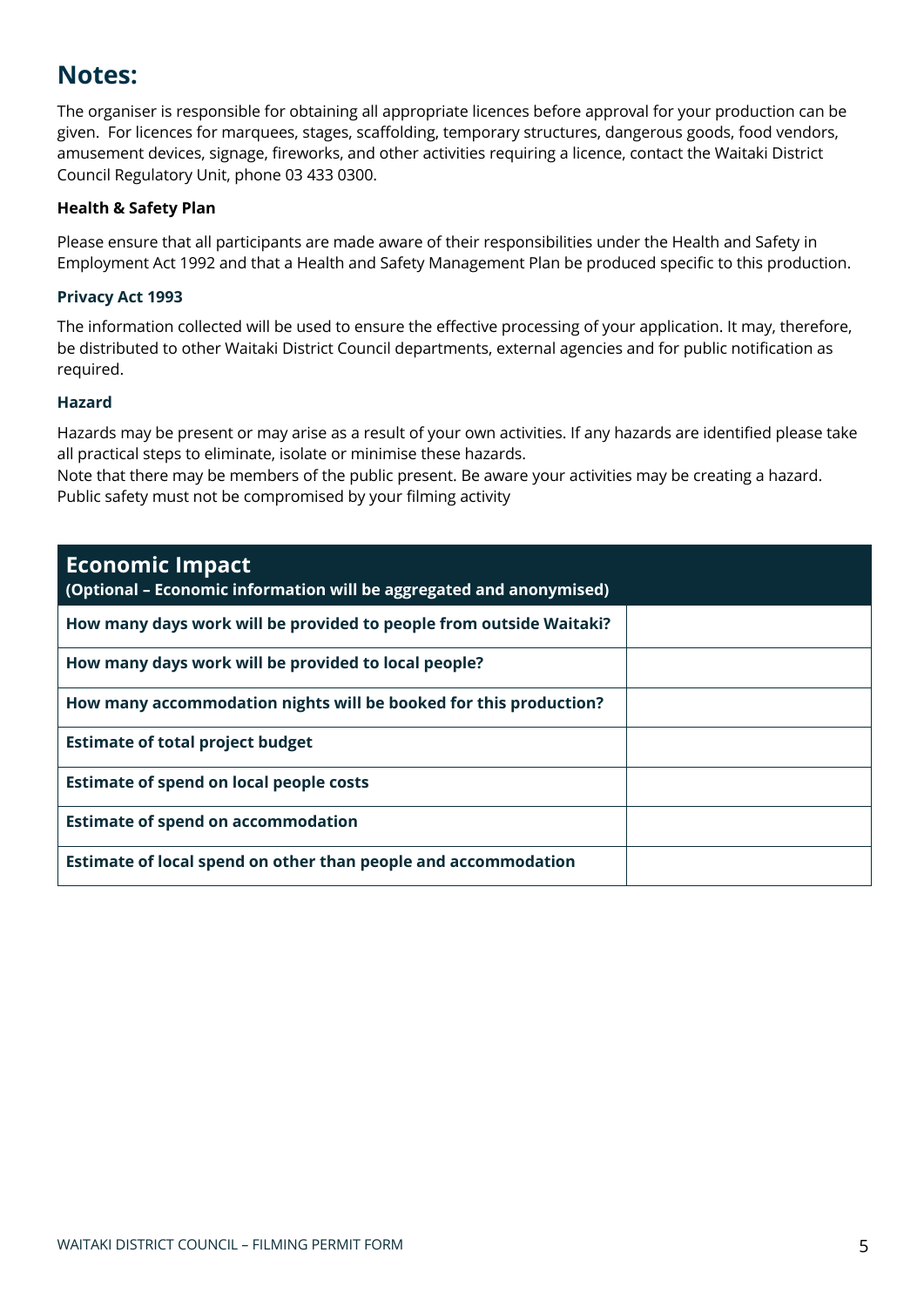## **TERMS AND CONDITIONS**

- 1. This permit is not transferable and must be produced on demand. Proof of identity will be required.
- 2. Filming will be restricted to the area specifically identified on the permit.
- 3. The organisation or individual is to be responsible for any damage to Waitaki District Council assets and reserves. Permittee will be responsible for the cost of repairs or reinstatement as determined by the Waitaki District Council. Any repairs must be completed within 14 days after the completion of filming.
- 4. The cost of repairs is to be covered by the Permittee.
- 5. If, after 14 days, damage is not repaired to the satisfaction of the Waitaki District Council and the Permittee gives no acceptable reason, Waitaki District Council will arrange for repairs at the expense of the Permittee and Waitaki District Council will recover costs.
- 6. Any repairs in the formed road carriageway are to be undertaken by Waitaki District Council's contractors and any costs are to be an expense of the Permittee.
- 7. The Permittee shall obtain adequate Public Liability Insurance (inclusive of exemplary and pecuniary damages) to indemnify Waitaki District Council in respect of all or any responsibility for damages.
- 8. For any filming carried out on legal formed roads in the Waitaki District, the Permittee is to arrange for an approved agent to undertake temporary traffic control and will have an approved traffic management plan in place, which needs to be reviewed by a Waitaki District Council Roading Network Engineer.
- 9. The permittee will obtain all required permits (as required) for:
	- Drone
	- Road Closure/Traffic Management
	- Parks & Reserves booking
	- **Building Consent**
	- Land Use Resource Consent
	- Water
	- Parking
	- Use of historic precinct
- 10. If any information in this application changes prior to or after issue of a filming permit, the Waitaki District Council is to be immediately advised.